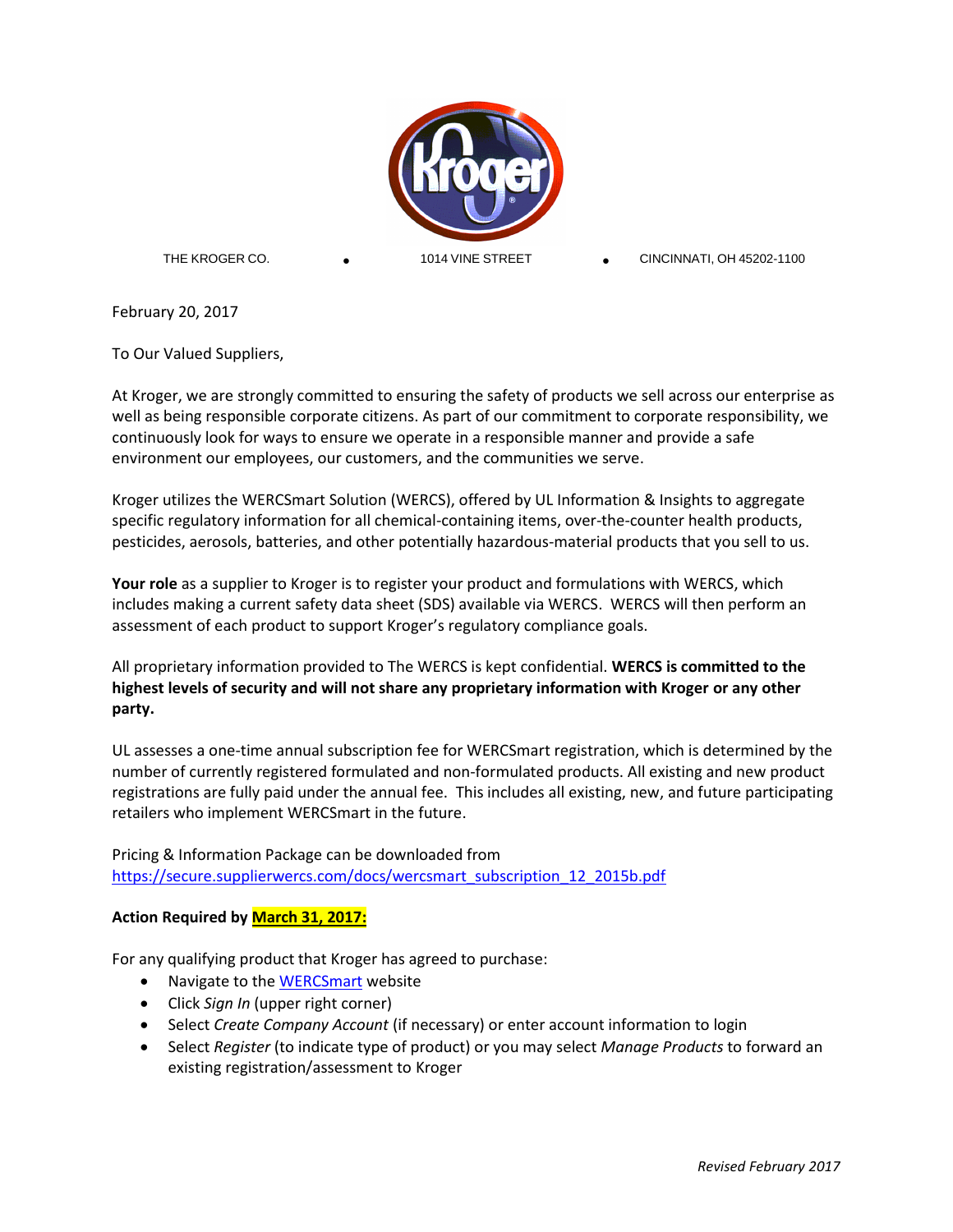Please complete the registration process for additional products Kroger may purchase and for any existing item whose formulation, ingredients, or UPC has changed. Suppliers will not be able to complete new item setup with Kroger until the product has been assessed by UL.

## **Next Steps**

All products subject to WERCS registration must be registered and directed to Kroger by **March 31, 2017**. Failure to meet the deadline could result in fines, removal of noncompliant products from Kroger Planograms, or other measures as deemed appropriate by Kroger management.

Products requiring WERCS registration are listed on the following page. This list is not all-inclusive. If you have questions about whether your product requires registration, please email us at [wercsinfo@kroger.com](mailto:wercsinfo@kroger.com) and copy your buyer/developer and [GMCompliance@kroger.com.](mailto:GMCompliance@kroger.com)

## **Already registered in WERCSmart?**

If your products are already registered in WERCSmart, please log into your [WERCSmart](https://secure.supplierwercs.com/) account and navigate to the *Retailer Association* tab on the left side of your screen (see below) for each registered product. Once on the *Retailer Association* page, please confirm that the box next to Kroger is checked. We have found that many suppliers have registered their products to other retailers but have not directed UL to feed data to Kroger. Under its supplier NDAs, UL does not automatically forward data to us unless you instruct them to do so.

|                               |   |                |                                                           |                                                            |  |                                    | & peg.chandler |
|-------------------------------|---|----------------|-----------------------------------------------------------|------------------------------------------------------------|--|------------------------------------|----------------|
| <b>WERCSmart</b> <sup>®</sup> |   |                |                                                           | My Products - My Wercspace - Resources - Contact Support - |  | Q Search I Order History 胃 My Cart |                |
| Product Type                  |   | Dollar General |                                                           |                                                            |  |                                    |                |
| Product Formulation           |   |                |                                                           |                                                            |  |                                    |                |
| Physical Property             |   |                | Dollar Tree Stores, Inc. / Greenbrier International, Inc. |                                                            |  |                                    |                |
| Transportation Classification | 露 | Essendant      |                                                           |                                                            |  |                                    |                |
| GHS Classification            |   | Family Dollar  |                                                           |                                                            |  |                                    |                |
| <b>Retailer Association</b>   |   | Genuine parts  |                                                           |                                                            |  |                                    |                |
| Product Documents             |   | HD Supply      |                                                           |                                                            |  |                                    |                |
| View Summary                  |   | □ HyVee        |                                                           |                                                            |  |                                    |                |
|                               |   | E Kroger       |                                                           |                                                            |  |                                    |                |
|                               |   | Vendor: N/A    |                                                           |                                                            |  |                                    |                |
|                               |   | D Lowe's       |                                                           |                                                            |  |                                    |                |

#### **WERCSmart Registration Tips**

- Ensure your UPC is accurately entered when registering your product; GTIN-12 (UPC-A, UPC-E) or GTIN-13 (EAN-13)
- WERCSmart assistance options [\(http://wercsmart.kayako.com\)](http://wercsmart.kayako.com/):
	- o Help Desk Hub with 24/7 resources available in their knowledgebase
	- o Submit a Ticket
	- o Use Chat feature (when available)
	- o Video Tutorials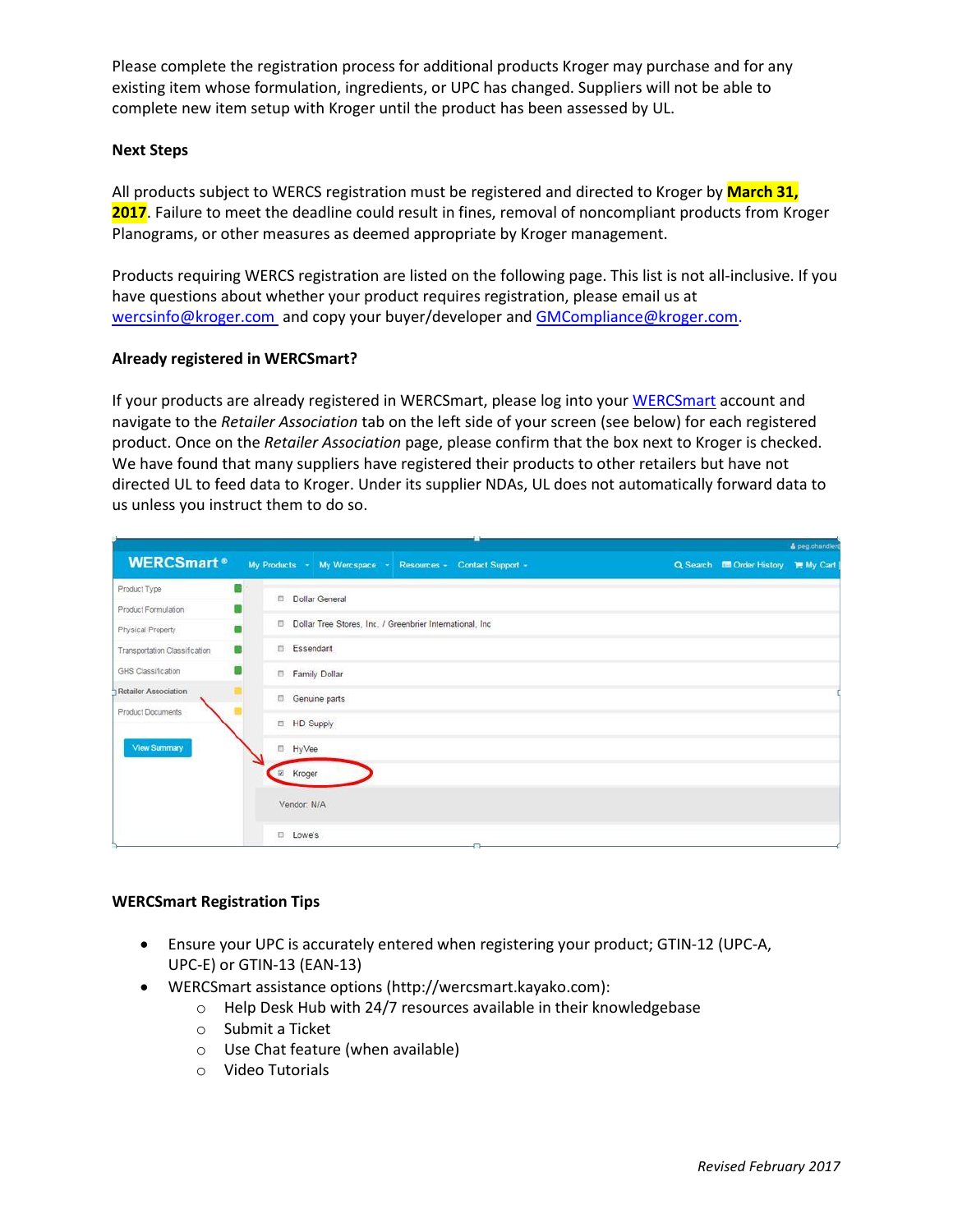## **Confirmation of Registration**

Upon the successful completion of your 1st product registration, please send the confirmation email with the following information to [DirectGlobalSourcing@kroger.com,](mailto:DirectGlobalSourcing@kroger.com) [GMCompliance@kroger.com,](mailto:GMCompliance@kroger.com) and your buyer/developer.

- Name of Supplier
- Registered product description and UPC
- WERCs#

If you already registered, please send the confirmation email with the following information to [DirectGlobalSourcing@kroger.com,](mailto:DirectGlobalSourcing@kroger.com) [GMCompliance@kroger.com,](mailto:GMCompliance@kroger.com) and your buyer/developer:

- Name of Supplier
- Most recent registered product description and UPC.
- WERCs#

For questions regarding Kroger's program please email [wercsinfo@kroger.com.](mailto:wercsinfo@kroger.com) Questions about the WERCSmart website (how to obtain login information, account privileges, etc.) should be directed to UL by clicking on 'Contact Support' at the top of the page located at [https://secure.supplierwercs.com.](https://secure.supplierwercs.com/)

We sincerely appreciate your cooperation and partnership. It will help us both manage the regulatory compliance responsibilities that we have and alleviate the shared and costly exposures of noncompliance. It will also help minimize waste and aid in our efforts toward environmental sustainability, which will benefit the communities in which we live and serve.

Sincerely,

Christina Groth Vice President, General Merchandise, Health & Beauty Care and Non-Foods

We Burger

Mel Bomprezzi Vice President, Grocery